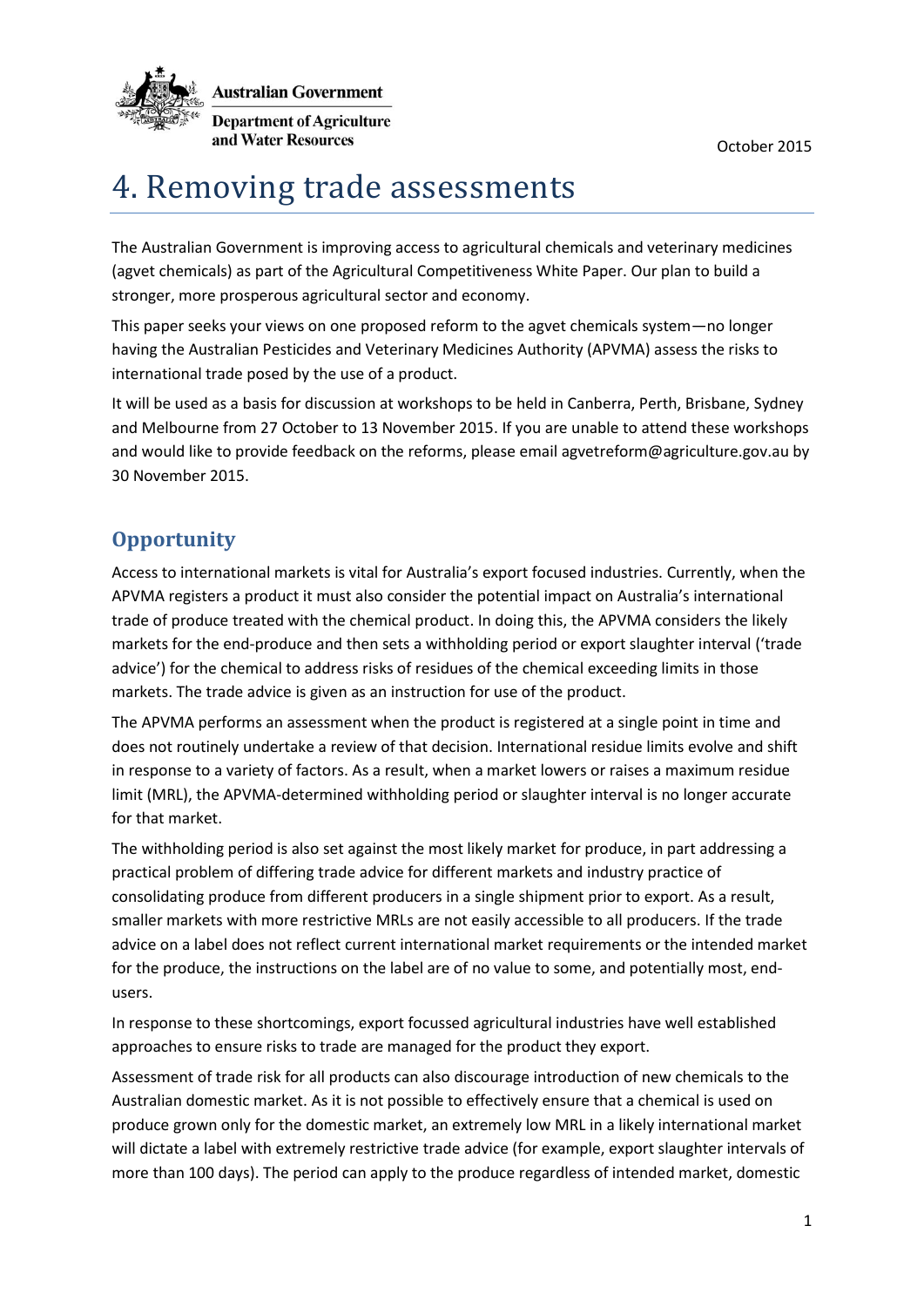or international. These lengthy periods discourage potential users of the product, in particular where an alternative agvet chemical exists with less restrictive trade advice. This in turn reduces the commercial return and viability of the product to chemical manufacturers. Evolution of MRLs in overseas markets has meant that newer, better products are more likely to have restrictive trade advice apply, encouraging the retention of older chemicals in the market.

Internationally, assessing trade risk when making a decision to register an agvet chemical is rare. This adds an almost unique cost and level of complexity to bringing a chemical product to the Australian market; a complexity that is not experienced in Australia's competitor markets internationally, ultimately disadvantaging Australian farmers.

### **What we have heard**

Stakeholders have clearly explained to us the importance perception and reputation has in international trading markets. Changes to regulatory systems should be pursued cautiously to avoid jeopardising opportunities for existing or new export markets and commodities.

Export industries have developed comprehensive and flexible arrangements to ensure Australian producers are able to meet the demands of their international markets. These industries have established robust systems to ensure they can meet these demands. In this environment, a point-intime label may be outdated and have no value. It may even be harmful if it demands a product be used in a way that does not meet international market requirements.

Some user industries expressed the view that the initial APVMA assessment was valuable, if only to provide a starting point for growers in this situation. A number of examples where identified were the APVMA is already adopting a pragmatic approach of label statements on trade advice that directs users to consult with the relevant industry body on the protocols for trade of produce.

Large chemical manufactures have expressed views about this idea. Some can see the logic of removing the requirement of a process that adds very little value to the domestic market or in light of the involvement of export industries. We also heard that the existing requirement to consider trade has resulted in Australian producers missing out on products.

A minority of stakeholders expressed a preference for the APVMA to expand its support of Australian exports through a comprehensive and regular review of international market entry requirements, concluding with amendments to relevant trade advice. This would increase APVMA's regulatory effort and the regulatory burden for chemical companies, increase costs and increase the potential for delays in regulatory decisions. However, the increased role was considered by these stakeholders to overcome the potential of the current producer-based models to become splintered and disorganised, ultimately leading to a risk to Australia's trading markets.

#### **The proposed reform measure**

The proposal is to no longer have the APVMA assess the risks to international trade posed by use of a product, alternatively, the APVMA could assess trade risk only when an applicant for registration requests it to do so. Where the applicant chooses for the APVMA assess risks to trade, this would be done and the resulting trade advice placed on the label for the product. This has the advantage of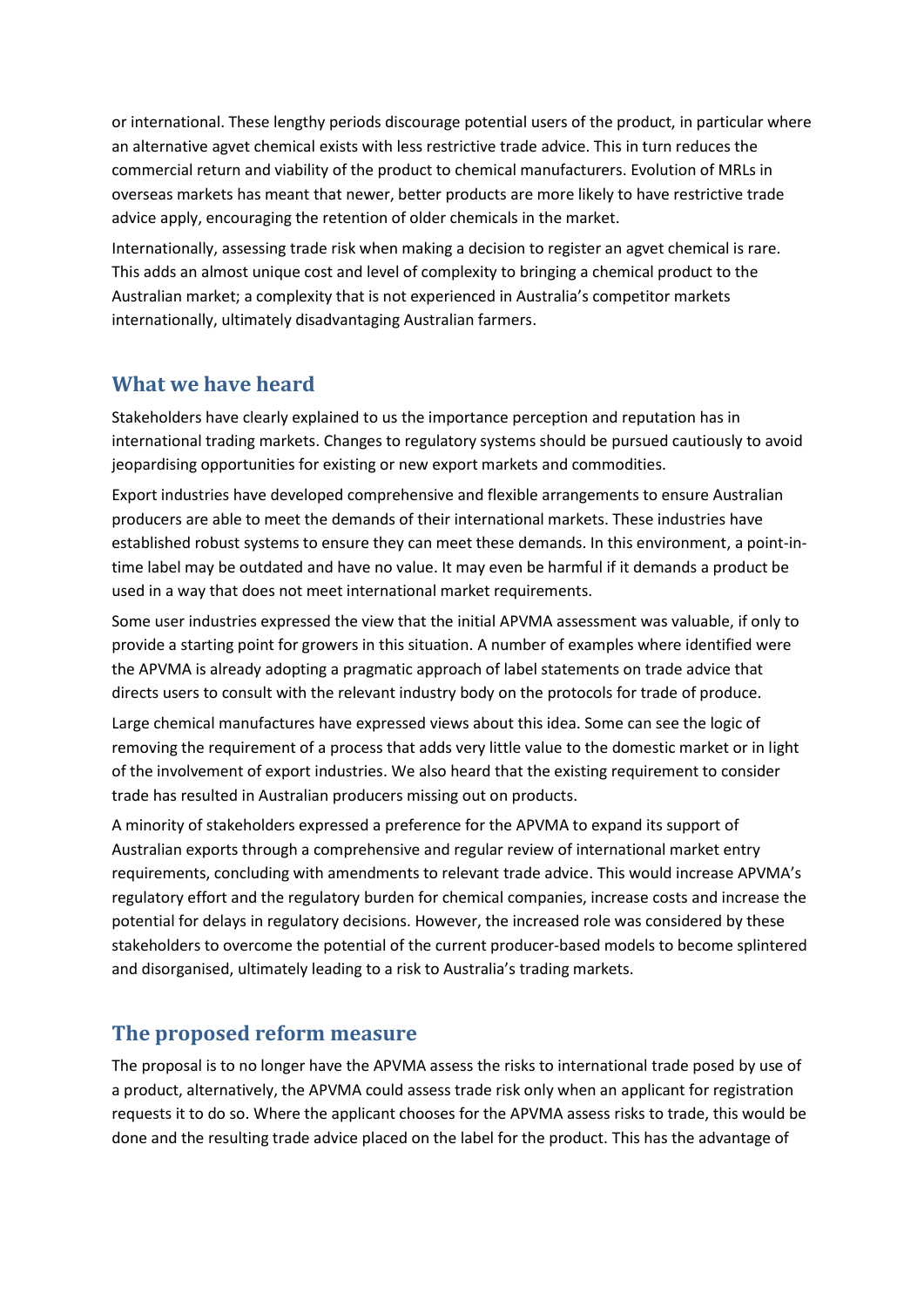placing the applicant for the product in control of the regulatory cost they will incur. Factors informing an applicant's decision will include the expectations of their customers.

While we acknowledge the concerns expressed during consultation, it is reasonable to assume that for industries focussed on international trade, the function of determining withholding periods for produce can be, and is being met independent of government involvement. Where this is the case currently, the work of the APVMA is duplicative and less responsive than that done by industry.

It is clear that export focused industries are very capable when it comes to responding to demands and managing risks. Their commercial interests are too great to leave managing this risk up to the APVMA and state and territory control of chemical use. The responsiveness and flexibility of industry administered systems allow producers to meet specific needs of specific markets. The industrybased approach is an improvement on the APVMA's blanket lowest common denominator approach of meeting the demands of the most likely stringent market.

Ultimately, we consider this is a question of roles.

- The producer is best able to understand their core business and to respond to meet the demands of their markets—domestic or international.
- Industry bodies, rural Research Development Corporations and chemical suppliers are best positioned to provide producers with the relevant information on market demands and withholding periods.
- Chemical manufacturers possess the relevant data and also create a market for their products through ensuring access to international markets for Australian produce.
- Government assists with access to international markets.
- The APVMA's ensures the safe supply and use of agvet chemicals in Australia.
- The state and territories are responsible for control of use.

Both the Departments of Agriculture and Water Resources and Foreign Affairs and Trade have a direct interest and involvement in supporting and prompting Australia's international trade. This involvement would continue and, if this reform progresses, include communicating to our export markets that no practical change to the quality of Australia's exported produce would occur. Ultimately, the risks being managed by an APVMA trade assessment aren't part of the APVMA's core activities of managing the health and safety of Australia's people, animals and environment.

While the role of the APVMA in supporting trade of Australian agricultural produce is being explored, stakeholders are assured that the Australian Government will continue to assist Australian producers in maintaining access to existing markets and support expansion of exports of Australian produce into new markets.

#### **Next steps**

We have been encouraged by stakeholder input on this measure to date and believe it is a reform that could be delivered in the early stages of the wider reform package.

We will be hosting a series of workshops for all interested stakeholders to attend and provide their views on the proposed reform measures. To attend one of these workshops please fill in a [registration form.](http://www.agriculture.gov.au/ag-farm-food/ag-vet-chemicals/agvet-workshop-registration)